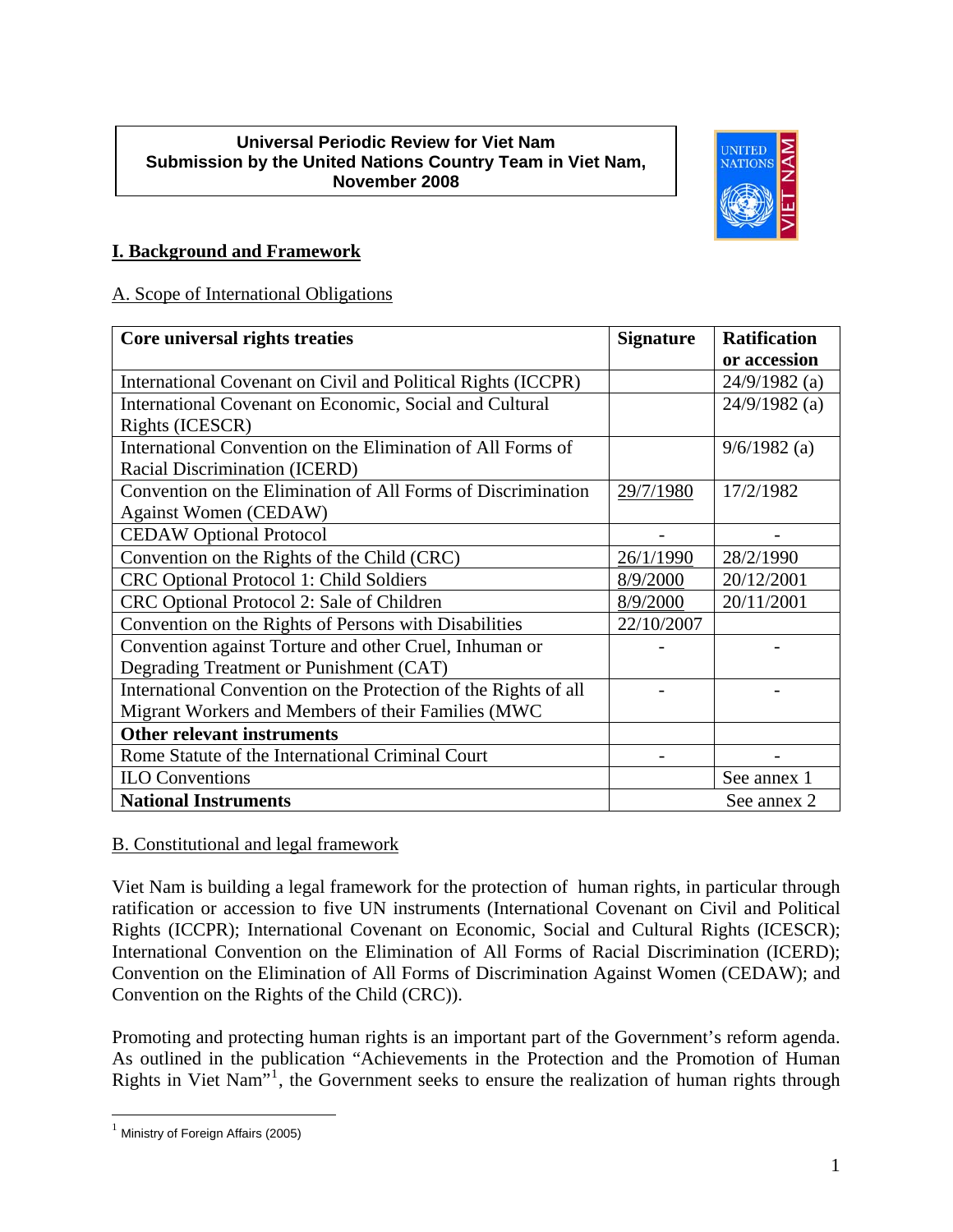the process of economic, social and cultural development in general, and the building and improvement of a modern legal system in particular. A recent (2005), significant development is the promulgation of the Law on Conclusion, Accession, and Implementation of Treaties, which clarifies the relationship between international and national law (see annex 2 for key pieces of legislation providing the legal framework for the protection and realization of human rights in Viet Nam).

The Government has furthermore instructed ministries, other government bodies and localities "to fully develop the legal system and organize effective law enforcement, disseminate widely the international human rights instruments that Viet Nam has ratified, as well as design and implement international cooperation programmes to effectively implement such human rights instruments".<sup>[2](#page-1-0)</sup>

# C. Institutional and human rights structure

In the absence of a dedicated national human rights institutions or a parliamentary committee on human rights, the Ministry of Foreign Affairs serves as the focal point for the implementation of international human rights treaties. As such, the Ministry is responsible for formulating human rights-related policies and laws, representing the Government at the bilateral and multilateral dialogues on human rights, and for the coordination of several country reports to human rights treaty bodies. The reporting is facilitated by an inter-agency mechanism and process under the Government Steering Committee on Human Rights which has been recently established. The Committee is headed by a Deputy Prime Minister and responsible for all human rights reporting and communications. Viet Nam has not yet established an independent monitoring body on human rights, including a child rights monitoring body as recommended by the Committee on the Rights of the Child.

# D. Policy measures

 $\overline{a}$ 

The Government has established many policies, plans and programmes to support the implementation of the MDGs and the Vietnam Development Goals. The most important ones are the Socio-economic Development Strategy (SEDS 2001-2010) and the national and sub-national Socio-Economic Development Plans (5-year and annual), as well as various National Target Programmes (e.g. on Poverty Reduction) all of which list a wide range of priorities to make growth more pro-poor, socially inclusive and environmentally sustainable. In recent years many sector specific national strategies and action plans have also been developed (see annex 2 for selected list).

# **II. Promotion and Protection of Human Rights**

# A. Cooperation with human rights mechanisms, treaty bodies, special procedures

Initial reports have been submitted under all ratified treaties, and in most cases the Government is now engaged in the second to third reporting round. In regard to certain treaties the following is to be noted: 1.) CERD: Viet Nam has completed nine reporting rounds; 2.) CRC: The combined 3rd and 4th report to the Committee on the Rights of the Child, to be submitted in late

<span id="page-1-0"></span> $2$  Directive 41/2004/CT-TTg of the Prime Minister, dated 2 December 2004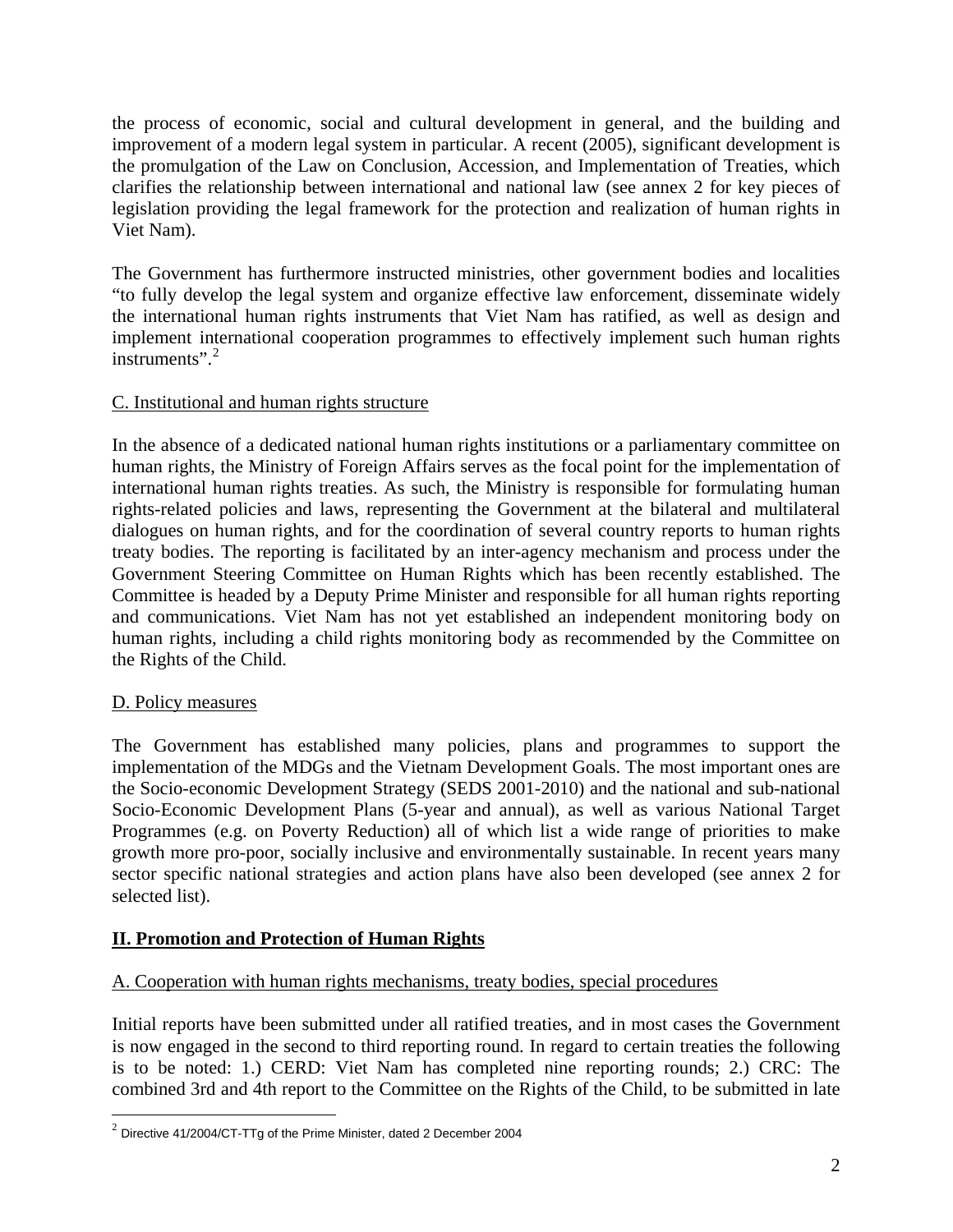2008, included a first-ever survey of children's rights by young people themselves. While not a nationally representative survey, the effort represents a laudable attempt by the Government to have children's views reflected in the official State report; 3.) CEDAW: The Government approved the submission of the first-ever independent shadow report compiled by local civil society to the Committee in 2006. The Government has not yet submitted the 'core document' containing basic information about the country required by all of the treaty bodies. The Special Rapporteur on Freedom of Religion and Belief visited the country upon official invitation from 19-28 of October 1998. Viet Nam is not presently a member of any human rights treaty body.

#### B. Implementation of international human rights obligations

#### Equality and non-discrimination

Although Vietnam has made formidable progress in its socio-economic development since the beginning of the *doi moi* (renewal) era in the mid 1980s, some parts of the population have not enjoyed equally the benefits of the reform process and thus are not able to fully realise rights guaranteed to them under international human rights law and the Vietnamese Constitution.

Evidence has begun to emerge of widening economic and social disparities in recent years. Measuring inequality on the basis of expenditure by income quintile over time shows a gradual rise in inequality: those in the richest quintile increased their share of expenditure by 4 percent between 1993 and 2002, while expenditures by households in the poorest quintile decreased by  $0.5$  percent.<sup>[3](#page-2-0)</sup> Viet Nam's inequities have an important geographic dimension with mountainous provinces accounting for nearly 70 percent of poor households, a figure that is expected to increase to more than 80 percent by  $2010<sup>4</sup>$  $2010<sup>4</sup>$  $2010<sup>4</sup>$  Moreover, the rate of poverty reduction among ethnic minority groups is slower, which suggests that in the absence of concerted action to reverse these trends ethnic minorities will continue to account for most of the country's poor by the year 2015. Ethnic minority women and children continue to be particularly vulnerable to high levels of poverty and inequity.

As also reflected in the CEDAW Committee comments, women face discrimination in the workplace, community and within the household. The gender division of labour based on traditional roles and beliefs effectively relegates women to a subordinate status in the labour market and therefore contributes to the 'feminisation' of poverty. State sector restructuring and trade liberalization have impacted on women's labour force participation. As industries where women dominate have been privatized, women have moved into private and informal sector jobs which are often unskilled and offer few benefits or safety nets.<sup>[5](#page-2-2)</sup> Furthermore, women work longer hours than men, reflecting their dual responsibility for productive work and care-giving.<sup>[6](#page-2-3)</sup> Men dominate economically and in terms of access to resources, for example only 33 percent of land user certificates are issued in the names of women or both spouses<sup>[7](#page-2-4)</sup> hence also limiting access for women to the formal credit market. Furthermore, women's participation in decisionmaking is low. Women make up approximately 26 percent of National Assembly representatives,

<span id="page-2-0"></span> $^3$  Weeks et al. 2004

<span id="page-2-1"></span><sup>4</sup> Ministry of Labour, Invalids and Social Affairs, 2004

<span id="page-2-2"></span><sup>5</sup> Kabeer, N. and Tran Thi, V. A. (2006) Globalization, Gender and Work in the Context of Economic Transition: The Case of Viet Nam, UNDP, Hanoi

<span id="page-2-3"></span><sup>6</sup> Ministry of Culture, Sport and Tourism and UNICEF. Results *of the Nation-wide Survey on the Family in Viet Nam 2006. Key findings*. Hanoi, June 2006

<span id="page-2-4"></span><sup>7</sup>World Bank et al (2006) Vietnam Country Gender Assessment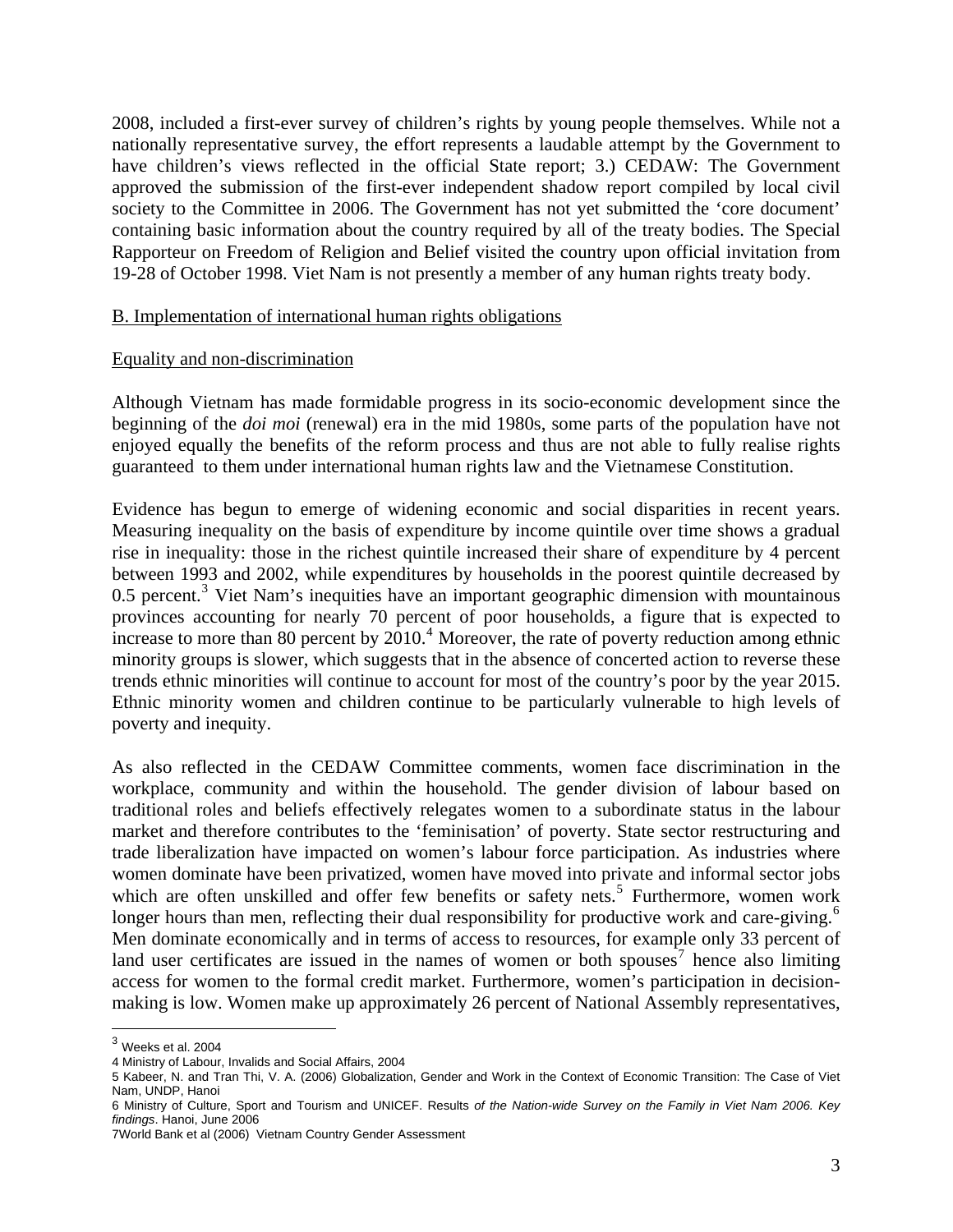but only 8 percent of Central Party Committee members, 12.5 percent of Ministers and 9 percent of Vice Ministers.<sup>[8](#page-3-0)</sup>

### Rights to Life, Education and Health

Although economic progress has meant that many more citizens benefit from access to basic services, access to quality education, for instance, remains difficult especially for the most vulnerable groups which include children with disabilities, girls, children affected by HIV/AIDS and ethnic minority children. It is estimated that 20 percent of ethnic minority young women have never attended school,<sup>[9](#page-3-1)</sup> and many ethnic minority communities are also not provided with relevant education programmes in their mother tongue. Access to education is also constrained by relatively high fees (formal and informal) at all levels of education, for example, in 2006, the average amount spent by households on education per person was 1.2 million VND, compared to only  $627,000$  VND in  $2002$ .<sup>[10](#page-3-2)</sup> The net primary school completion rate varies from  $65.3$  percent in the Central Highlands region to 90.2 percent in the Red River Delta region; similarly the rate is 86.4 percent for the majority Kinh population, compared to only 60.6 percent for other ethnic groups. $^{11}$  $^{11}$  $^{11}$ 

A similar picture has emerged for the health sector and access to health services. The highest infant and maternal mortality rates are in the mountainous regions and among ethnic minority groups. Kinh children have a much lower mortality rate than children of other ethnicities (20 per thousand compared to 27 per thousand for IMR, 25 per thousand compared to 35 per thousand for U5MR).<sup>[12](#page-3-4)</sup> The moderate and severe stunting rate of under-5 children is  $35.8$  percent nationwide, with large disparities between the Kinh majority and ethnic minorities (32 percent for Kinh vs. 52.5 percent for ethnic minorities), and by income (21.1 percent for the richest quintile vs. 46 percent for the poorest quintile).

The maternal mortality rate in Viet Nam was calculated to be 162 per 100,000 live births in 2006. However, the rates vary considerably in different parts of the country with the highest occurring in the mountainous regions and among ethnic minority populations. The Ministry of Health estimates that maternal mortality rates are significantly higher in mountainous and midland regions (269 per 100,000 live births) compared to the deltas (81 per  $100,000$ )<sup>13</sup>.

In the health sector, the government has done reasonably well in making health services available at central, provincial, district and commune levels; healthcare for children under 6 years and for the poor is free of charge. Still, large geographical disparities exist between regions with inadequate distribution of health workers and medical equipment, and considerable variations in quality, which result in unequal health outcomes. In some cases, stigmatizing and patronizing attitudes of health workers and lack of information for patients result in de facto inaccessibility for the most vulnerable groups. In addition, essential patient rights such as confidentiality of information, informed decision for treatment or testing, and options for contraceptive methods are limited.

<span id="page-3-0"></span><sup>1</sup> 8 National Assembly (2006); Central Party's Organizational Department (2006); National Committee for the Advancement of Women (2006)

<span id="page-3-1"></span><sup>9</sup> World Bank et al (2006)<br><sup>10</sup> GSO, Results of the Viet Nam Household Living Standards Survey 2006

<span id="page-3-3"></span><span id="page-3-2"></span><sup>&</sup>lt;sup>11</sup> Multiple Indicator Cluster Survey (MICS), GSO and UNICEF, 2006 <sup>12</sup> MICS 2006 13 Ministry of Health, Joint Health Review, 2007

<span id="page-3-4"></span>

<span id="page-3-5"></span>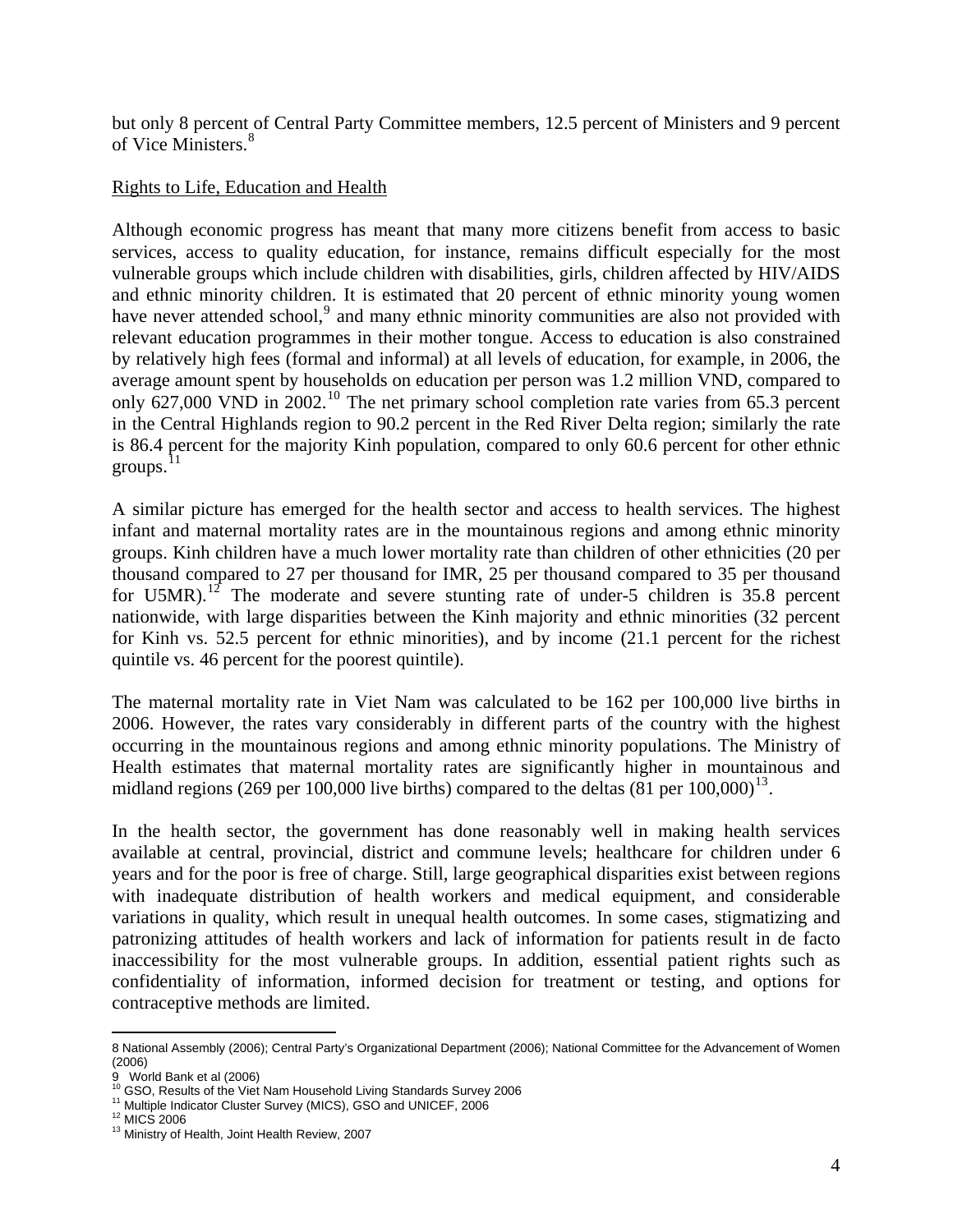Vietnam has one of the highest abortion rates in the region and recently sex-selective abortion appears to reflect son preference<sup>[14](#page-4-0)</sup>, the rate of male babies was as high as 120 to 100 in four provinces in 2007.<sup>[15](#page-4-1)</sup>

Access to social services such as health and education as well as accommodation, is a particular problem for internal migrants who in many cases have difficulty in accessing such services because of registration requirements.<sup>[16](#page-4-2)</sup> The Government's internal migration policy establishes a four-tier population registration system for residents, although the system has recently been revised to be more inclusive. For fear of violating migration and registration rules and coming into conflict with the law, internal migrants are often reluctant to use such services. Temporary migrants are excluded from targeted anti-poverty programmes even though on any criteria many would qualify as poor.<sup>[17](#page-4-3)</sup> With Viet Nam's rapid economic development and continuing large migration flows from rural areas to urban or peri-urban areas, many migrants will not be able to realize fully their basic human rights.

While Viet Nam has made considerable achievements in guaranteeing the right to safe mobility and protecting Vietnamese against exploitative labor migration, further work is needed to protect both internal and overseas migrants from exploitative situations prior to departure and in the country of destination. With regards to overseas migrants, Vietnamese continue to bear significant pre-departure costs, suffer exploitation and face increasing HIV vulnerability.

The Government is taking steps to address the increasing numbers of people trafficked to China, Malaysia, Taiwan and Cambodia and to curtail the exploitation of Vietnamese women by commercial marriage brokers who arrange marriages to Korean men but many women continue to be exploited through inaccurate and insufficient information, high debts, violence and limited ability to exit marriages.[18](#page-4-4) Data from 2007 and 2008 indicate that traffickers are attempting to abduct and smuggle children as young as 1 month old into China from provinces such as Quang Ninh and Ha Giang. $^{19}$  $^{19}$  $^{19}$ 

Also stressed in the CEDAW Committee report, Vietnam's level of domestic violence is high and a major force in initiating divorce. The first-ever nation-wide Family Survey, conducted in 2006, found that one in five married couples had experienced some form of domestic violence, and that women were generally reluctant to report it due to the belief that it would shame the family.<sup>[20](#page-4-6)</sup> Although both men and women experience domestic violence, violence is overwhelmingly perpetrated by men, against women. Women suffer severe stress, and adolescents report feelings of sadness and worry, fear, and losing respect for their parents.<sup>[21](#page-4-7)</sup>

<span id="page-4-0"></span><sup>14</sup> World Bank et al (2006)<br><sup>15</sup> Ministry of Health (2008), Sex Ratio at Birth, Vietnam 2007 (draft)

<span id="page-4-5"></span><span id="page-4-4"></span>

<span id="page-4-3"></span><span id="page-4-2"></span><span id="page-4-1"></span><sup>&</sup>lt;sup>16</sup> Dang Nguyen Anh, "Internal Migration: Opportunities and Challenges for Development in Viet Nam" 2003<br><sup>17</sup> Dang Nguyen Anh 2003<br><sup>18</sup> Le Bach Duong, Belanger, D. and Khuat Thu Hong (2008) 'Female migration and trafficki from being trafficked into China. A report by the Steering Committee of the Implementation of the National Programme of Action Against Trafficking in Women and Children (Dec 2007) found that nine children had been abducted and were being trafficked from Ha Giang province in 2007; they were rescued by Vietnamese officials.

<span id="page-4-6"></span><sup>20</sup> Ministry of Culture, Sport and Tourism and UNICEF. Results *of the Nation-wide Survey on the Family in Viet Nam 2006. Key findings*. Hanoi, June 2006<br><sup>21</sup> Ministry of Culture, Sport and Tourism and UNICEF. *Results of the Nation-wide Survey on the Family in Viet Nam 2006. Key* 

<span id="page-4-7"></span>*findings*. Hanoi, June 2006.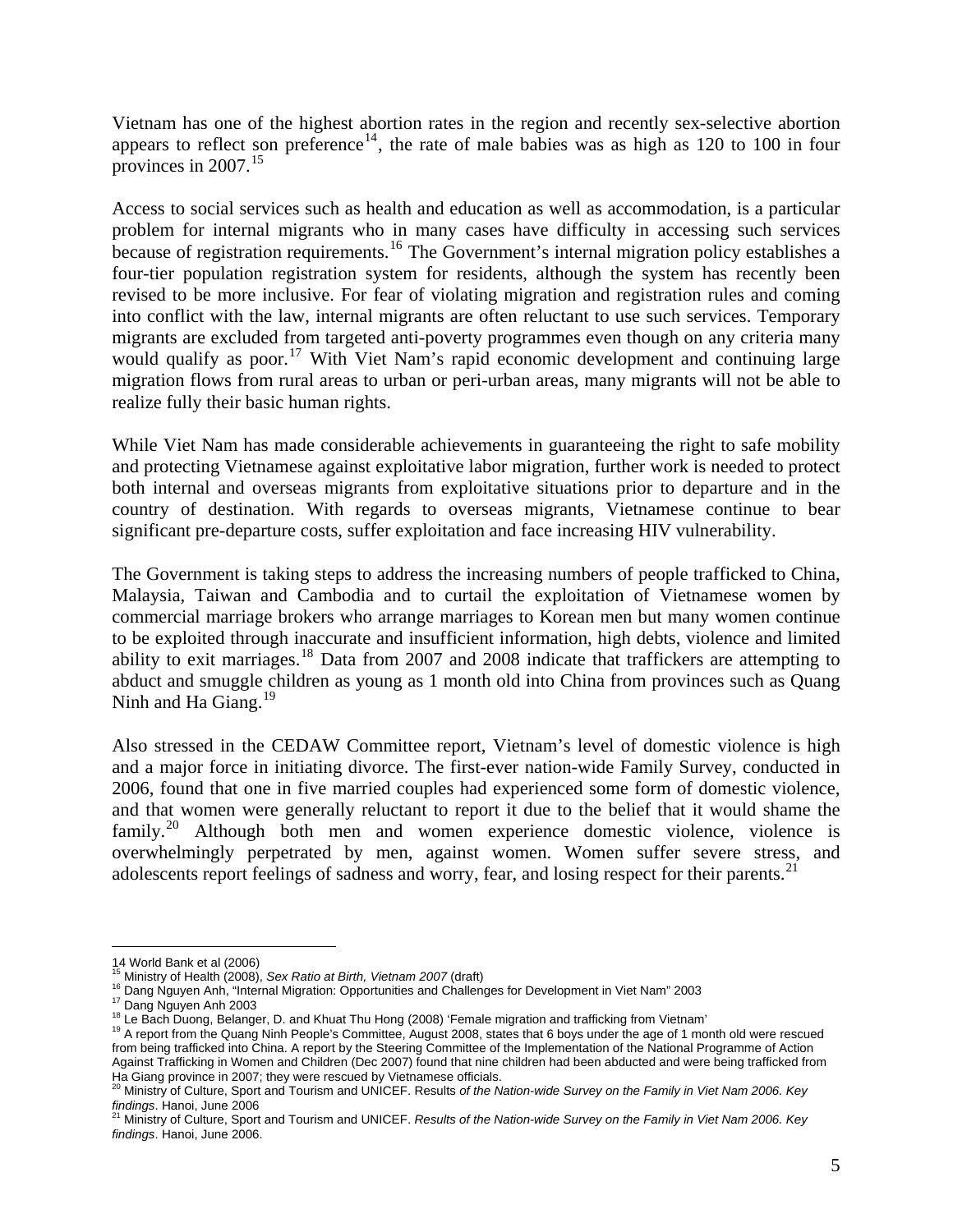#### Right to social security

Despite the impressive range of Government plans and policies in the social services, the level of public expenditure in the social sector is still comparatively low. For health sector, while total health expenditure was 5.9 percent of GDP in 2005, public spending was just 1.42 percent of GDP or less than 25 percent of total health expenditure.<sup>[22](#page-5-0)</sup> This means health financing relies heavily on private spending, mainly out-of-pocket spending by households. This creates great financial barriers on people's access to health care. While social health insurance coverage is still limited in both coverage and benefits, households generally lack financial protection measures to cope with health payments.

Recent research by the UN suggests that when taken as whole, the Vietnamese social security system is not progressive enough in its coverage and scope. Hence, a large proportion of the beneficiaries of these various social assistance schemes consist of households with members working in the formal sector, including for the public administration, State-owned enterprises and private enterprises employing more than 10 workers, which are typically not among the poorer segments of the society. On the other hand, low-income, poor households, who earn their living in the informal or subsistence sector often do not have access to formal social security schemes. As a result, when taking the current system as the whole, up to 39.1 percent of total social security/assistance expenditure in Vietnam ends up going to the richest quintile of the population, 27 percent to the second richest income quintile, and only 6.6 percent to the poorest quintile of the Vietnamese population. Moreover, poorer households often end up having to pay considerable user fees and other side payments to gain access to basic social services, for instance in health and education.  $23$ 

User fees have come to be used as a means of meeting funding shortfalls from state sources. Reliance on user fees places an obligation on Government to protect the rights of those who cannot afford up front costs. Poor households pay a larger share of total expenditures on basic services than rich households. For example, education expenditures by income quintile show Viet Nam's richest parents spend over ten times more than the country's poorest on extra classes for their children (468,000 VND compared to 41,000 VND)<sup>[24](#page-5-2)</sup>. This is reflected in attainment, with children from rich families having a far better chance of getting into university than children from poor families. The pressure on family budgets of user fees is likely to have the greatest impact on the most vulnerable household members, often women and children, in particular girls. Under-developed regulatory oversight in the context of the rapid shift towards user fees may be creating incentives for personal financial gain at the expense of equity and inclusiveness.

#### Administration of justice and rule of law

A major objective of the government is to "develop and improve a consistent (...) and transparent legal system $125$  $125$ , ensuring human rights, as well as democratic rights and freedoms of the citizen. Primary objectives for judicial reform include "improving judicial procedures to ensure that they

<span id="page-5-0"></span><sup>&</sup>lt;sup>22</sup> National Health Account 2005, MOH

<span id="page-5-3"></span><span id="page-5-2"></span>

<span id="page-5-1"></span><sup>23</sup> UNDP, How Progressive is Social Security in Viet Nam? 2007<br><sup>24</sup> VHLSS 2006<br><sup>25</sup> Politburo Resolution 48-NQ/TW of 24 May 2005 on Strategy for the Development and Improvement of Vietnam's Legal System to the Year 2010 and Direction for the Period up to 2020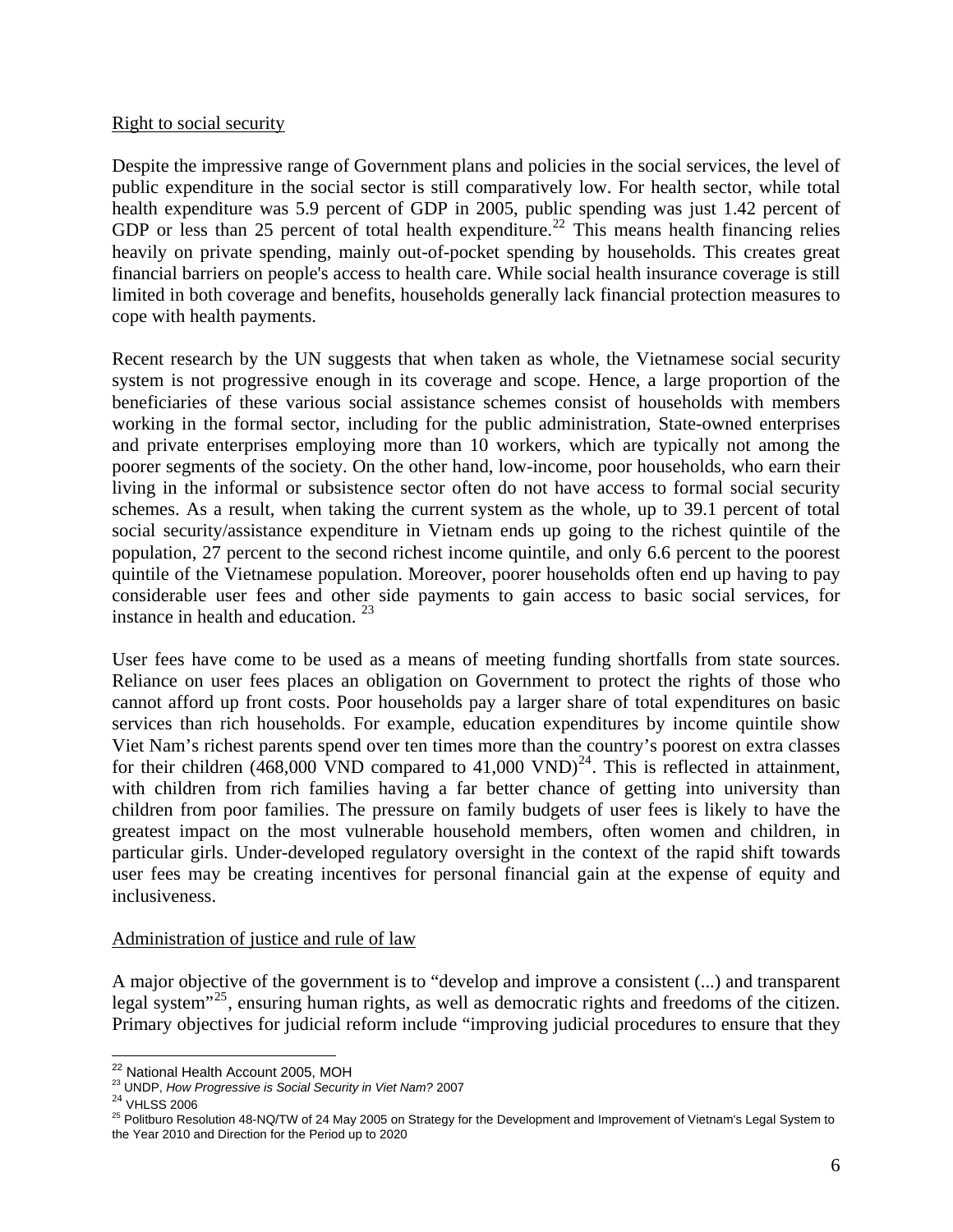will be consistent, democratic, and transparent, as well as respect and protect human rights $"^{26}$  $"^{26}$  $"^{26}$ . A 2005 law provides that provisions of treaties to which Viet Nam is a party, including a number of human rights treaties, prevail over conflicting national provisions. Since 1997, the Government has progressively rolled out free legal aid services to the poor and other vulnerable groups. The legal aid centers, now in all 64 provinces, have advised more than 1,000,000 beneficiaries in the first ten years. In addition, non-state organizations such as the Vietnam Lawyers' Association have begun to set up legal consultancy centers which also provide free legal advice to poor and other vulnerable target groups – there are 30 such centers in Viet Nam at present.

As part of the reform process there has been an adoption of new legislation and regulation to promote grassroots democracy as part of the broader decentralization efforts in the country. Greater public accountability, increased involvement of various national stakeholders, respect for the rule of law, and enhanced accountability and transparency in public institutions are needed to further the full exercise of rights of Vietnamese citizens, particularly the most vulnerable members of society.

A child friendly judicial procedure has been piloted in some provinces. The Criminal Code 1999 is under revision to make it more consistent with international juvenile justice standards. Viet Nam was the first country in Asia to ratify the Convention on the Rights of the Child. However domestic legislation still considers the child to be under the age of 16 years, rather than 18 years, as stipulated in the CRC.

In their recommendations to Viet Nam treaty body committees have alerted to a variety of general issues constraining Vietnam in fulfilling its human rights obligations. Some of these are: domestic legislation needs to be made more consistent with international standards, the collection, analysis and quality of data needs to be improved, sufficient resources to fulfill human rights obligations need to be allocated, outstanding Optional Protocols should be ratified, the judiciary needs to be strengthened, independent human rights monitoring mechanisms including of an independent and effective mechanism to monitor the promotion and protection of children's rights needs to be established, and the various international human rights treaties and recommendations of the treaty bodies need to be more widely disseminated to the public.

# **III. Achievements, best practices, challenges and constraints**

Viet Nam's tremendous success in poverty reduction has been accomplished without a major increase in inequality, which often accompanies such rapid socio-economic development. This is a major achievement, and one which now needs to be replicated even more strongly in the areas which are still far below national averages, such as remote mountainous areas where the majority of ethnic minorities live.

Since the 1992 Constitution, which first confirmed Viet Nam's commitment to a socialist ruleof-law state, Viet Nam has developed a comprehensive legal framework. Access to justice has been progressively enhanced through the introduction of state-provided legal aid in 1997, as well as more recent provisions to enable non-state associations to offer free legal services. Recent revisions in 2008 to the Law on the Promulgation of Legal Normative Documents include strengthened requirements for public consultation on all draft legal documents.

<span id="page-6-0"></span><sup>1</sup>  $^{26}$  Politburo Resolution No. 49-NQ/TW of 2 June 2005 on the Judicial Reform Strategy to 2020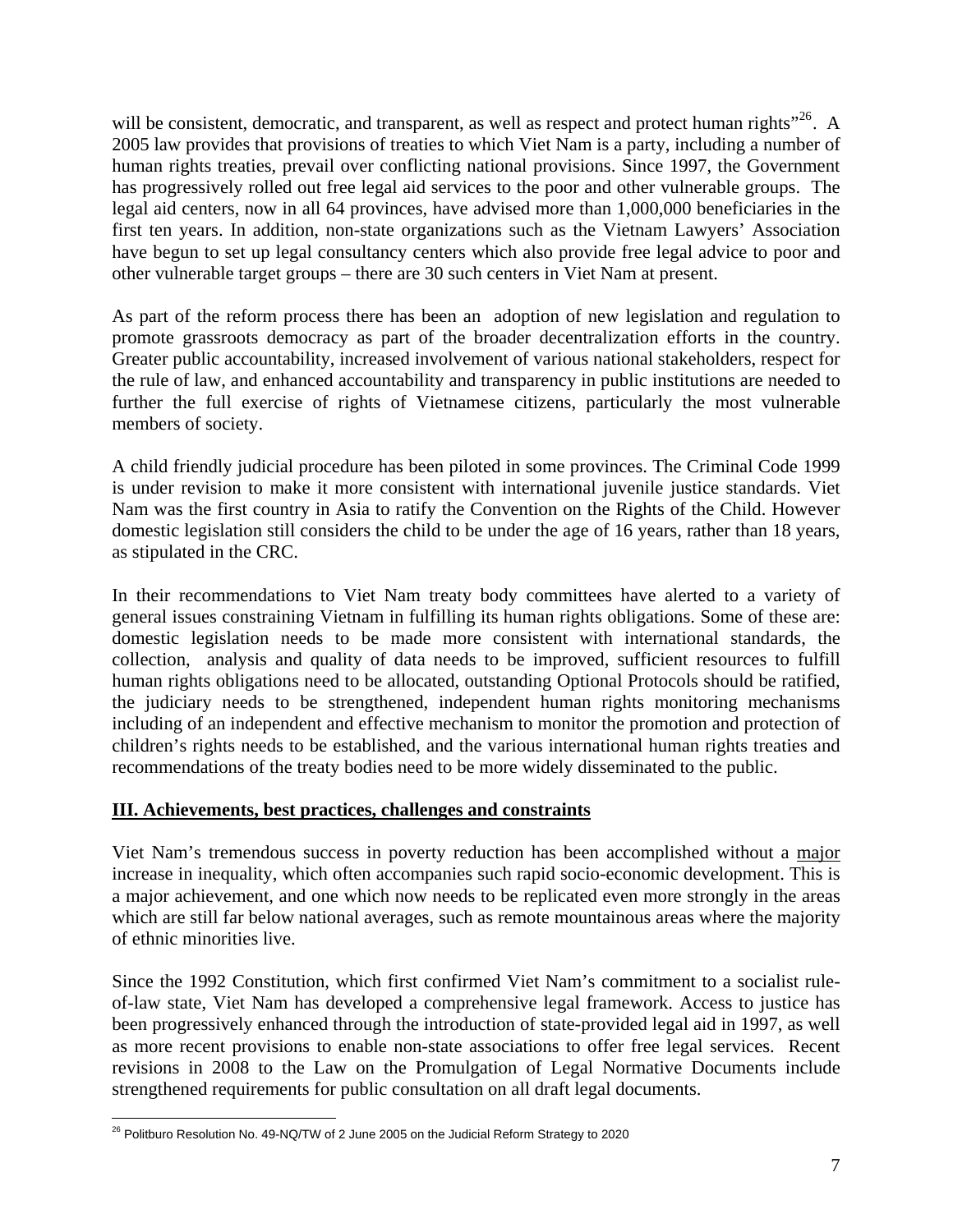In many instances Viet Nam has put in place the basic legislative framework for the realization of the right to health, to life and other rights granted in human rights treaties, but its implementation often remains rudimentary. Effective monitoring and evaluation systems or redress mechanisms are often not in place. A major obstacle in this regard is the lack of relevant, harmonized and continuous data and information, which curtails the development of targeted and locally tuned policies. Existing household, enterprise and labor market surveys do not yet provide specific information on conditions faced for instance by women and girls or migrants and non-registered residents. There is a need for information relating to domestic violence, safe sex, sexual harassment in the workplace, trafficking in human beings, child protection, patterns of male and female domestic and international migration, and conditions of work for female and male migrants. More information is also needed on the extent of female and ethnic minority participation in representative institutions, particularly at the local level, and obstacles that prevent women and ethnic minorities from taking part in the political process.

Problems of coordination exist among line agencies and mass organisations in all fields of social policy and capacity is limited among civil servants, members of the people's councils, people's committees and mass organisations at sub-national level. Knowledge and skills related to evidence-based and pro-poor planning, project management and monitoring related to the rights and needs of the population, including women and children, are rarely adequate. In a country as diverse as Viet Nam, local problems arise that demand local and flexible solutions.

Petty corruption is also starting to curtail citizens from accessing basic services<sup>[27](#page-7-0)</sup>. With public sector salaries exceedingly low, there are incentives for teachers and health workers to generate additional income through informal fees. Coupled with a lack of a merit-based system for promotion and higher salaries among public servants, there is also limited incentive to provide quality services.

An important challenge in the short term for Viet Nam will be improving and expanding its social protection system. While it is noteworthy that in June 2006 Viet Nam passed a new social insurance law that includes unemployment insurance for the first time, given that the country will soon join the ranks of middle-income countries, it will need to make greater efforts to ensure that mechanisms are in place to promote and institutionalize more equitable development for all its people. The government's approach of establishing national target programmes, while commendable, has not proven to be fully successful in reaching all those eligible for such programmes.[28](#page-7-1) There is a need for a reform of the Vietnamese social security and protection system, so as to ensure that Viet Nam continues to sustain a process of equitable and socially sustainable economic growth and development.

There has been progress in involving citizens in the decision making processes, also spurred on by the grassroots democracy decree<sup>[29](#page-7-2)</sup>. For example, a network of civil society organizations working on gender issues called the Gender and Community Development Network (GenComNet) was established in 2005, and the Gender Action Partnership (GAP), comprised of government agencies, donor organizations, UN, international NGOs and GenComNet , facilitates coordination and networking. In April 2008, the Vietnam Association on the Protection of Child

 $\overline{a}$ 

<span id="page-7-2"></span>

<span id="page-7-1"></span><span id="page-7-0"></span><sup>27</sup> Discussion Paper for Biannual Conference and Legal Partnership Forum'(2004), Government Inspectorate<br><sup>28</sup> Vietnam Development Report 2008<br><sup>29</sup> The Grassroots Democracy Decree of 1998 promotes more active participation i <sup>29</sup> The Grassroots Democracy Decree of 1998 promotes more active participation in the decision making processes at the commune and village levels.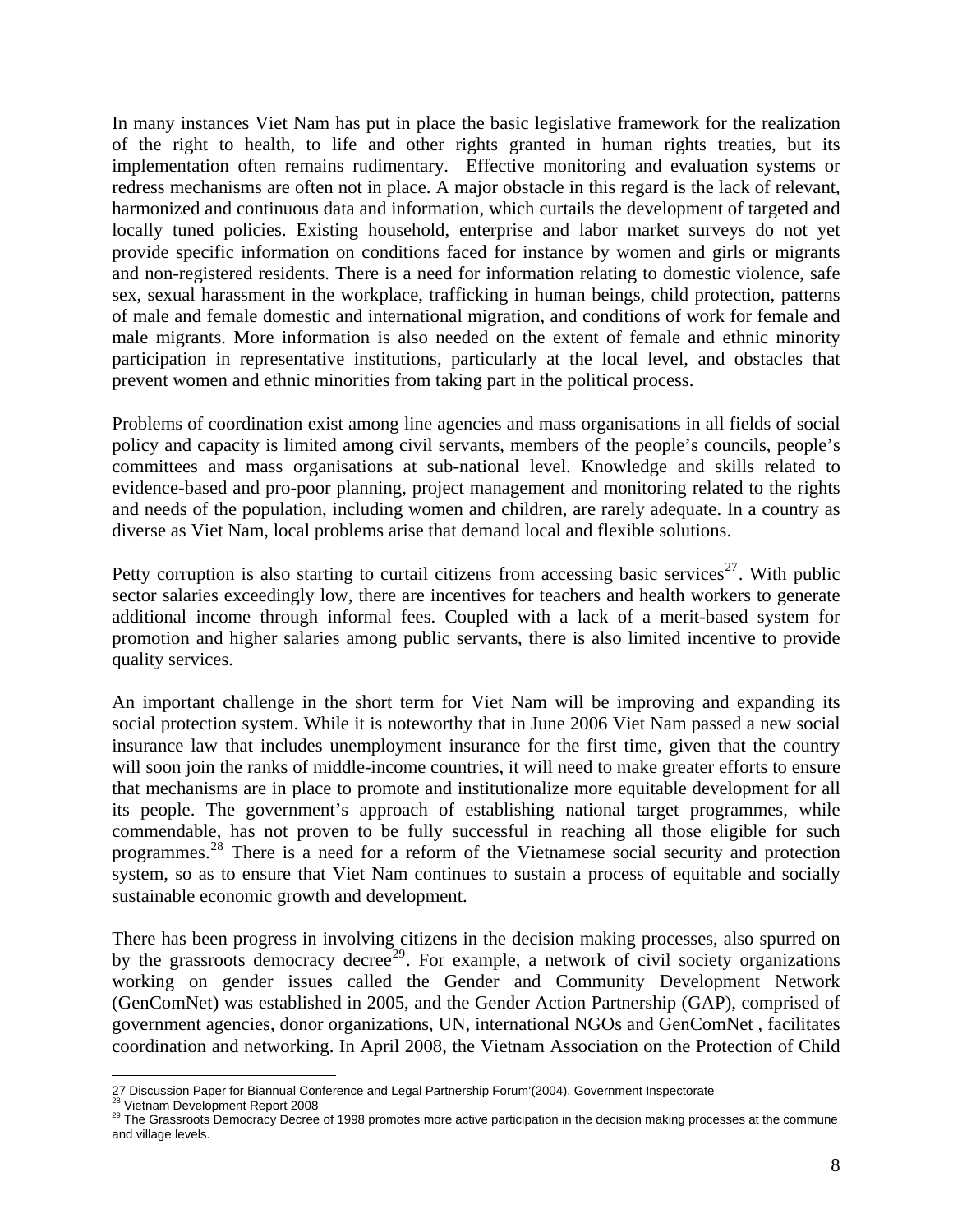Rights was established. Even though the Association is under the state management of MoLISA, it is encouraging to have for the first time ever a national association specializing in child rights in Viet Nam. For the first time in 2006 NGOs prepared an independent shadow report to the CEDAW Committee, an initiative to be encouraged as a good example for civil society engagement. In 2008, NGOs are also preparing a shadow report to the CRC Committee.

The growing role and influence of elected bodies (National Assembly and People's Councils) also represent an important opportunity for the further promotion and realization of human rights in Viet Nam. This shift in the prominence of elected bodies – particularly in their oversight function – may help to increase government transparency and accountability.

### **IV. Key national priorities, initiatives and commitments to overcome challenges and constraints and improve the Human Rights situation on the ground**

### Pledges by the State

Through its constitution and with its ratification of five human rights treaties as well as its signing of the Millennium Declaration, Viet Nam has made international and national commitments to respect, protect and realize human rights.

#### **V. Capacity building and technical assistance**

The One UN programme framework (One Plan) is the UNCT's key framework for strengthening national capacities and supporting the implementation of the national Socio Economic Development Plan (SEDP) especially in the areas of: policies to support equitable and inclusive growth, availability and quality of social and protection services, environmental protection and management of natural resources and cultural heritage, democratic governance, natural disasters, communicable diseases and emergencies. The UNCT collaborates and coordinates its technical assistance programmes in the human rights field with the donor community.

More specifically the following areas for technical assistance were identified in the One Plan:

- The strengthening and harmonising of disaggregated data collection, analysis and monitoring systems across levels (national/sub-national) in order to have better knowledge of the situation in Viet Nam in relation to human rights and socio-economic development.
- There is a need for reforms to the social welfare system and development of more effective social security and insurance schemes that address problems of equity as Viet Nam continues to develop.
- The increasing role of non-public social service providers requires development of national standards and state oversight to ensure that the rights of all to health, education, protection and other basic services are met. At the same time, specific programmes and solutions have to be developed for hard to reach groups of the population. Better models for service delivery and communication of information to the population, as well as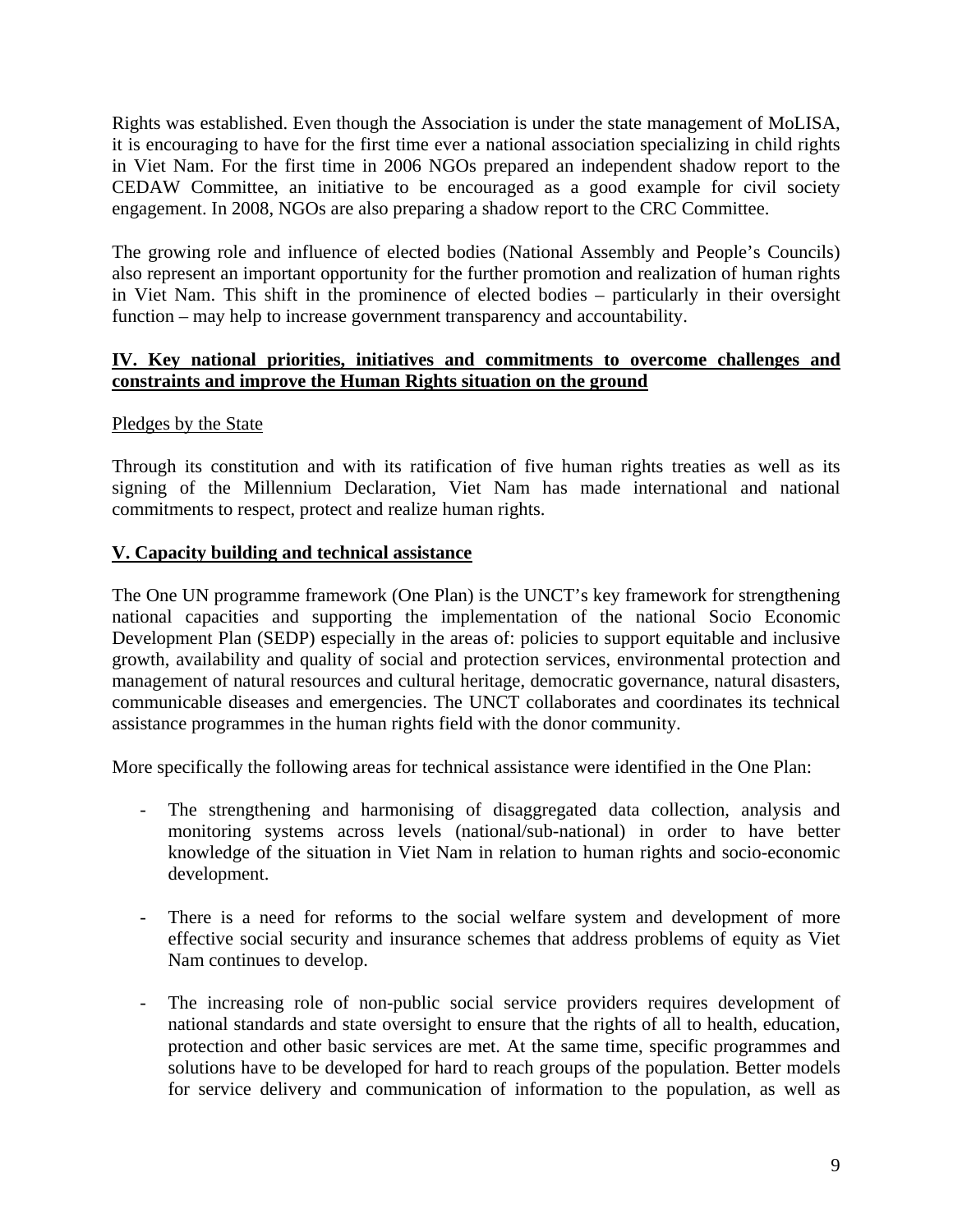improved coordination and capacity, planning and monitoring at local levels will be required.

- Fostering a culture of participation among users of services, and in particular women, children and adolescents, in local planning and monitoring will be important drivers of progress in the fulfilment of social rights of Vietnamese citizens in the short, medium and long term. There is a need for more civil society groups who can monitor the effective implementation of laws and take part in policy discussions and consultations, such as for instance during the law making process.
- Supporting the ratification of outstanding human rights treaties and more compliance between national legislation and international standards is needed (e.g. labour standards) There should also be focus on investing in vital, currently non-existent, development strategies, such as a legal aid development strategy.
- Much support is needed in implementing existing laws, policy frameworks and national strategies. There is a strong need to raise awareness among government officials on their role as duty bearers
- The process of criminal justice and penal reform requires reform.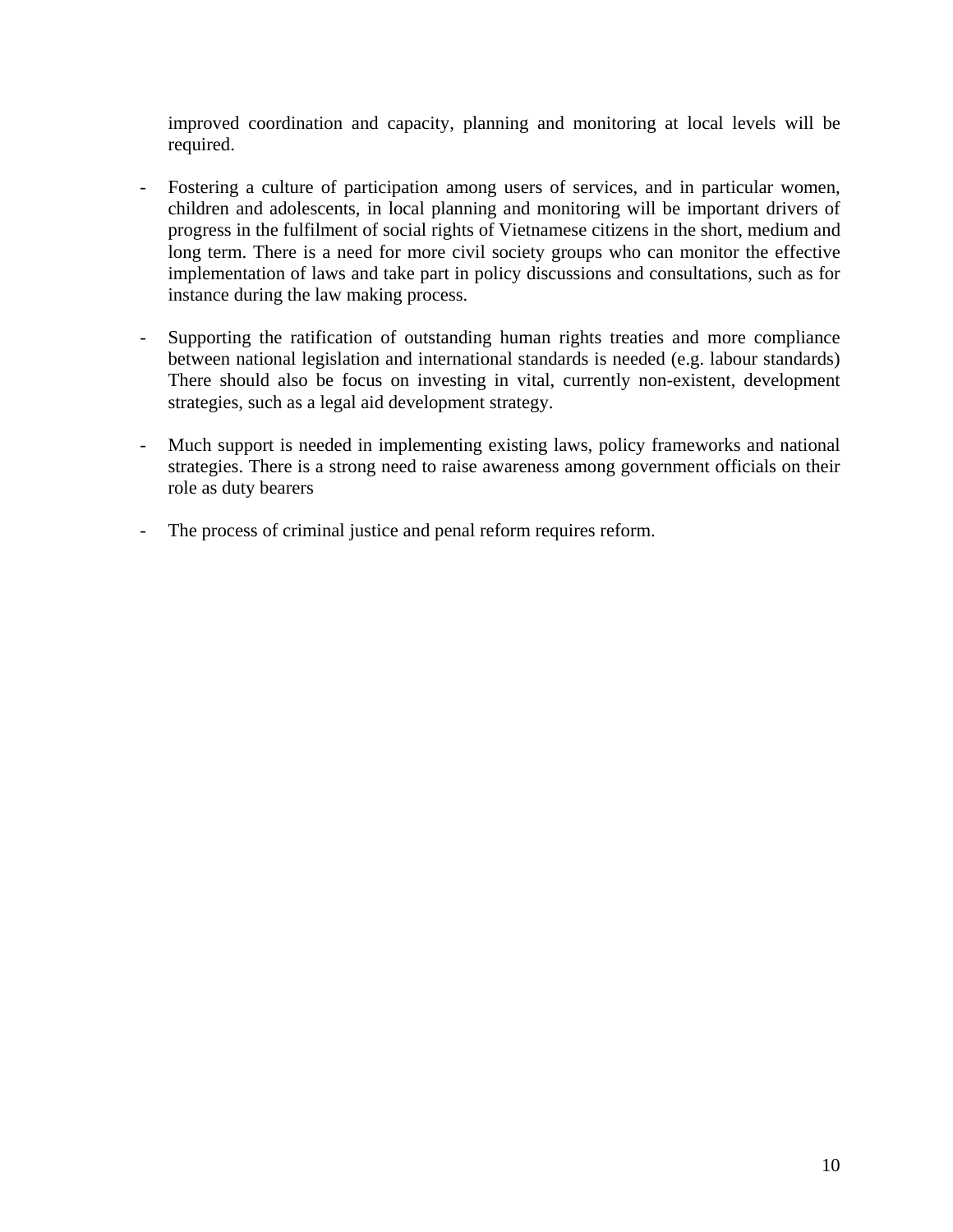#### **Annex 1:**

#### **ILO Conventions ratified and under review**

| <b>Core Conventions ratified</b>     |                                                                                        |            |  |
|--------------------------------------|----------------------------------------------------------------------------------------|------------|--|
| C.29                                 | Forced Labour Convention, 1930 (No. 29)                                                | 5.03.2007  |  |
| C.100                                | Equal Remuneration Convention, 1951 (No. 100)                                          | 7.10.1997  |  |
| C. 111                               | Discrimination (Employment and Occupation Convention, 1958 (No.<br>111)                | 7.10.1997  |  |
| C. 138                               | Minimum Age Convention, 1973 (No. 138)                                                 | 24.06.1994 |  |
| C.182                                | Worst Forms of Child Labour Convention, 1999 (No. 182)                                 | 19.12.2000 |  |
| <b>Other Conventions ratified 30</b> |                                                                                        |            |  |
| C.6                                  | Night Work of Young Persons (Industry) Convention, 1919 (No. 6)                        | 3.10.1994  |  |
| C.14                                 | Weekly Rest (Industry) Convention, 1921 (No. 14)                                       | 3.10.1994  |  |
| C.27                                 | Marking of Weight (Packages Transported by Vessels) Convention, 1929<br>(No. 27)       | 3.10.1994  |  |
| C.45                                 | Underground Work (Women) Convention, 1935 (No. 45)                                     | 3.10.1994  |  |
| C.80                                 | Final Articles Revision Convention, 1946 (No. 80)                                      | 3.10.1994  |  |
| C.81                                 | Labour Inspection Convention, 1947 (N. 81)                                             | 3.10.1994  |  |
| C. 116                               | Final Articles Revision Convention, 1961 (No. 116)                                     | 3.10.1994  |  |
| C. 120                               | Hygiene (Commerce and Offices) Convention, 1964 (No. 120)                              | 3.10.1994  |  |
| C. 123                               | Minimum Age (Underground Work) Convention, 1965 (No. 123)                              | 20.02.1995 |  |
| C. 124                               | Medical Examination of Young Persons (Underground Work) Convention,<br>1965, (No. 124) | 3.10.1994  |  |
| C. 155                               | Occupational Safety and Health Convention, 1981 (No. 155)                              | 3.10.1994  |  |
| C. 144                               | Tripartite Consultation Convention, 1976 (No. 144)                                     | 9.6.2008   |  |
| <b>Conventions under review</b>      |                                                                                        |            |  |
| C. 105                               | Elimination of Forced Labour Convention, 1957 (No. 105)                                |            |  |
| C. 159                               | Vocational Rehabilitation and Employment for Disabled Persons, 1983<br>(No. 159)       |            |  |
| C. 184                               | Safety and Health in Agriculture, 2001 (No 184)                                        |            |  |
| C. 122                               | Employment Policy (No122)                                                              |            |  |

#### **Annex 2:**

<span id="page-10-0"></span> $30$  The Minimum Age (Industry) Convention, 1919 (No. 5) was denounced on 24.06.2003.